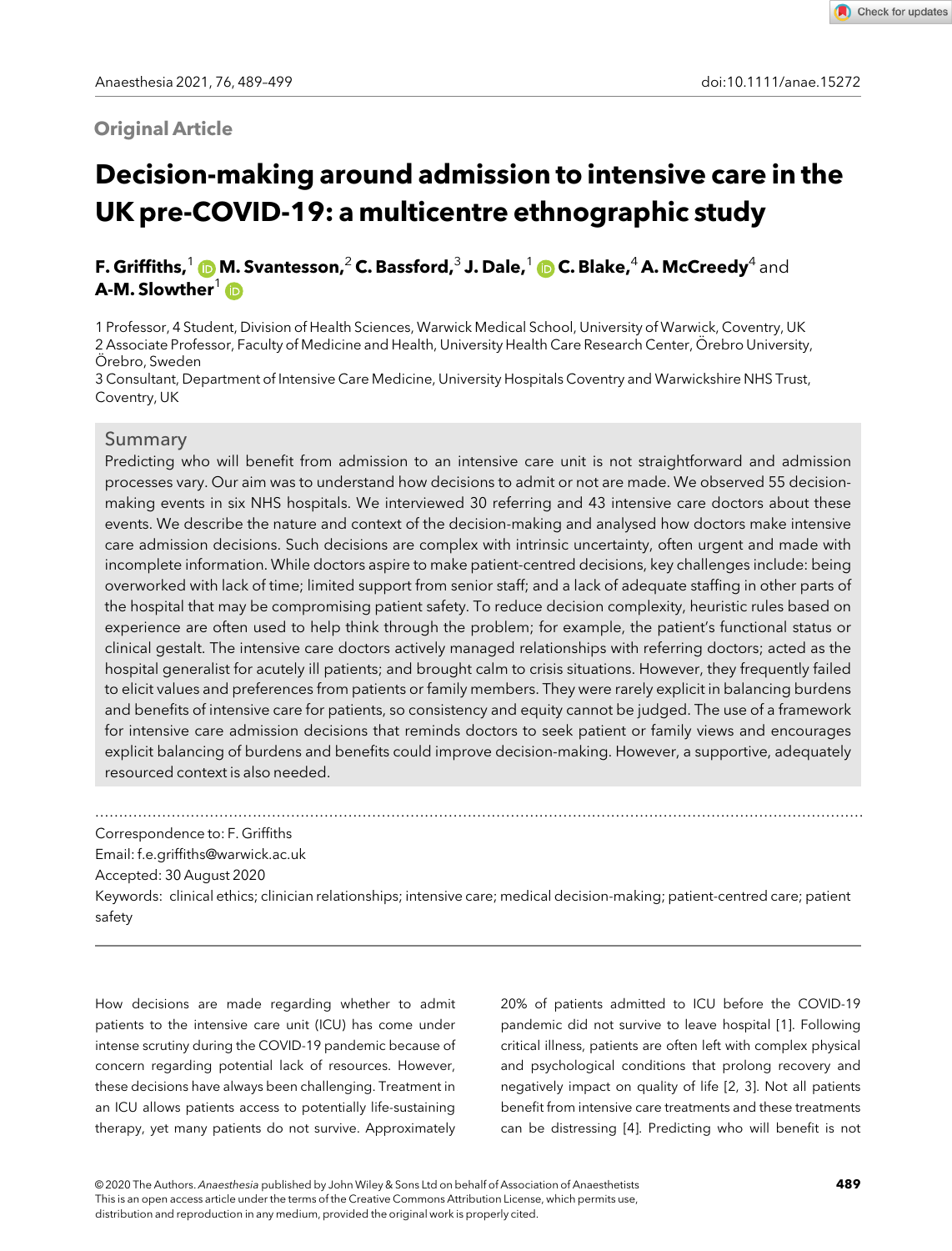straightforward [5] and evidence indicated considerable variation surrounding the decision to admit or not to ICU before the COVID-19 pandemic [6,7].

The inherent complexity of medical decisions inevitably causes uncertainty about outcome [8]. The decision whether or not to admit to ICU can be particularly complex with serious consequences for the patient; therefore, should involve the patient where possible [9]. Where there is uncertainty, doctors need a flexible approach to patient management, changing treatment decisions depending on patient progress [10]. The inherent uncertainty is exacerbated by: doctors lacking complete information about the patient; or their own lack of expertise [11]. In the face of so much uncertainty and the serious nature of these decisions, it is not surprising qualitative studies have found that misunderstandings and tensions arise between the medical teams requesting ICU admission and ICU doctors [12–15]. The practicalities of managing very ill patients outside of ICU add further uncertainty. For example, are there sufficient staff to provide the level of monitoring needed for these patients? A qualitative study from the Netherlands [16] reported patient safety was a cause of distress for the ward-based team, although less distress was experienced if the ICU doctor took more care to try to solve the problem of how to manage the patient. The safety of critically ill patients on wards was a concern raised in a UK single hospital ethnographic study [17]. This study also suggested that using admission criteria is not the right approach to reducing variation in practice, as decisions involve a "complex weighing of evidence, benefit and risk for and against admission" for each patient [17]. It suggested ICU doctors are currently practicing "judicious flexibility" to meet the needs of critically ill patients, whether through admission to ICU or providing advice and support for ward treatment [17].

We undertook a multicentre ethnographic study in the UK to further understand decisions to admit or not to ICU. Data from this study have been used to: describe the process around decision-making [18]; to design a discrete choice experiment [19]; to develop and test a decision support framework [20]; and to undertake an ethical analysis (manuscript submitted). This paper reports the various ways ICU doctors make the decision to admit or not to the ICU and considers how they can be best supported to maximise decision quality.

# **Methods**

This multicentre ethnographic study took place between June 2015 and May 2016. Six UK NHS hospitals were sampled for diversity of type of hospital and ICU unit size. All ICU doctors were informed about the study by the local project lead in each hospital, by email and in team meetings. All participants gave written consent.

We adopted a focused ethnographic approach [21], including observation of decision events (whether or not to admit an unplanned adult referral to ICU), and semistructured interviews with ICU and referring doctors. Each local project lead and ICU team organised a 3-week timetable of observation sessions, including out-of-hours periods. During an observation period (8–16 h), the researcher (MS) accompanied the ICU doctor dealing with referrals. Observation of decision events started when a referral was received and continued through assessment, decision-making and immediate subsequent events, including interactions with patients, family members and staff [18]. The researcher (MS) was a post-doctoral qualitative researcher with ethics training and past ICU nursing experience and observed on average one to three decisions each session; 12 out of the 28 observation sessions were out of hours. As soon as possible, after a decision event, MS interviewed the referring and ICU doctors individually within the hospital. Recruitment and sampling were designed to minimise burden on the clinical team and include diversity in ICU doctors; times of day and week; and gain sufficient data to achieve data saturation for our analysis questions. To reduce the burden on participating, clinicians did not review transcripts or provide feedback on the findings.

Field-notes were taken during observations including: place; roles of people observed; what was happening around them; atmosphere (e.g. anxious, calm); interaction between people including content, tone and body language; and actions taken by those observed, while alert to other relevant issues. At interview, doctors were asked to describe their decision-making during the observed decision event. MS prompted with questions based on observation notes such as "I saw you smile when the other doctor yelled at you; what were you thinking?" Doctors were then asked how the decision-making process could be improved, for the observed decision event and more generally (see published observation template and interview schedules [18]). Interviews were audio-recorded, transcribed verbatim and anonymised.

Analysis questions were developed to guide data interpretation [18]. For this paper, our analysis questions were: what is the nature of the decision to admit to or not to ICU; how do doctors behave when making the decision to admit or not to ICU; and how do they make the decision to admit or not to ICU?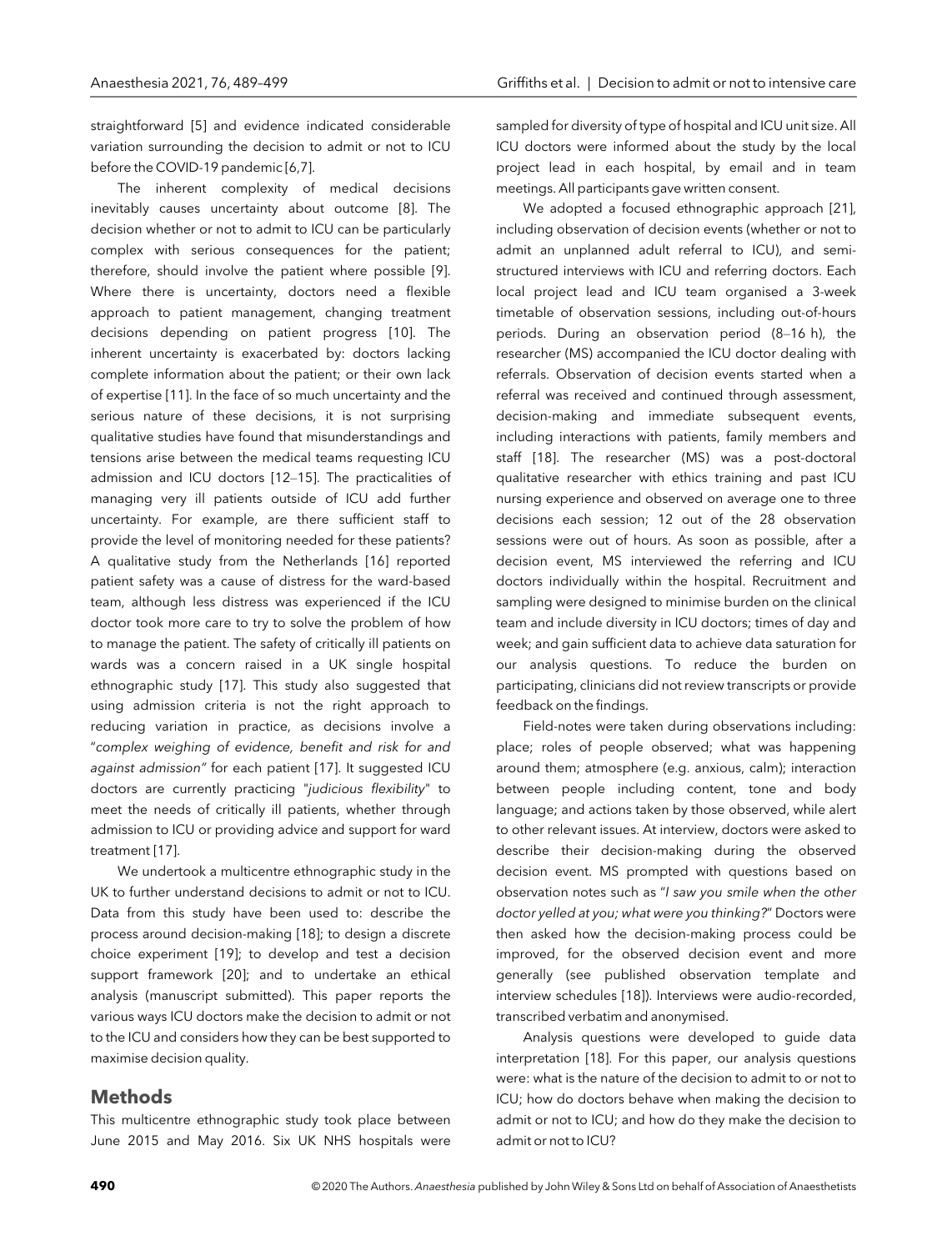To involve the whole research team in the analysis, we used the framework method [22] facilitated by NVivo 11 software [23]. In brief, after data familiarisation and discussion with the research team including lay coapplicants, MS gave a code to sections of text that shared meaning, which was a short descriptive condensation [22]. These were discussed by the team, then MS grouped the codes into content areas following the ICU admission decision pathway (making and receiving referral; gathering information and views; decision-making); and sub-content areas (e.g. ICU registrar sent as scout; searching for information with varying trustworthiness; managing process around the suffering patient in unpredictable context). Data in each content area were critically reviewed in relation to the analysis questions, during analysis meetings [18]. MS and FG further checked the resulting analysis against the coded data.

The patient and public involvement advisory group comprising six members, some of whom had either been patients themselves or had experience of a relative being on an ICU, met every six months throughout the project to advise on the conduct and findings. Three members contributed to data analysis: attending data analysis meetings; reading selected interview transcripts; contributing to refinement of interview schedules; and development of the analysis.

Results are reported supported by illustrative examples, adhering to consolidated criteria for reporting qualitative research (COREQ) checklist guidelines [24]. Quotations from interviews or quotations noted verbatim in field-notes are in italics and labelled with the role of the person speaking. Square brackets indicate the interpretation made by the researcher at the time of observation. Numbers after quotations indicate index event:hospital.

### Results

In total, 55 decision events were observed on wards or in emergency departments over 28 days, of which six were weekend days (Table 1). Of the 55 decisions, 18 referrals were received between 17:00 and 09:00, Monday to Friday and nine were received at weekends. The decisions involved 46 patients (27 women; mean (SD) age 61 (21) years).

All 42 ICU doctors who were observed were interviewed. Local leads kept refusal to participate confidential; therefore, there are no data regarding those who declined to participate. Thirty-one referring doctors were interviewed about referrals related to observed decision events (see Table 2), and the medical conditions leading to referral of the patients are summarised in Table 3.

|                                          | Hospital department/unit       |                                     |                                      |              |  |  |
|------------------------------------------|--------------------------------|-------------------------------------|--------------------------------------|--------------|--|--|
| <b>Hospital ICU</b><br>size <sup>a</sup> | <b>Emergency</b><br>department | <b>Medical</b><br>unit <sup>b</sup> | <b>Surgical</b><br>unit <sup>c</sup> | <b>Total</b> |  |  |
| $Small(n = 2)$                           | 11                             | 8                                   | 5                                    | 24           |  |  |
| Medium ( $n = 2$ )                       | 4                              |                                     | 5                                    | 16           |  |  |
| Large $(n = 2)$                          | 5                              | 5                                   | 5                                    | 15           |  |  |
| Total                                    | 20                             | 2Ο                                  | 15                                   | 55           |  |  |

a ICU bed numbers: small, up to 20; medium, 21–40; large,> 40. b Clinical decision unit; diabetic ward; general medicine/ diabetes/infection; liver unit; medical – assessment/short stay ward; medical geriatrics; respiratory unit; nephrology unit; stroke unit; acute care bay; cardiac care unit; high dependency unit; respiratory high care unit.

<sup>c</sup>General surgery; kidney unit; neurosurgery theatre; orthopaedic; orthopaedic trauma; rheumatology ward; surgical ward; surgical level up.

# The nature of the decision to admit or not to ICU

Intensive care doctors experienced the decision to admit or not to ICU as a high-stakes decision with consequences for life, death and the process of dying. It is often characterised by complexity and uncertainty and in response ICU doctors often take time to review the situation before making a decision. In the emergency situation, uncertainty and complexity is compounded by the need to make a decision while simultaneously providing emergency treatment.

This doctor is concerned with the speed of a patient's journey towards death and the implications for the patient and those close to him of the timing of his death, when making the high-stakes decision about ICU admission.

ICU consultant: This man ...has a family, he had a job, maybe he has dependents ...he has a terminal illness and where is he in his journey towards the grave? The only question is the relative speed... Is this a new diagnosis of cancer and he hasn't had time to adjust and tell people and make plans? 3:5

The uncertainty inherent in medical decisions about acutely ill patients means that it is difficult for the ICU doctor to predict the outcome of ICU treatment, as illustrated by the following story from our data:

ICU consultant: When I was a junior registrar ...the doctor seeing the patient with me said, "This person is not for intensive care" thinking that they were going to pass away. About 4 weeks later, the junior doctor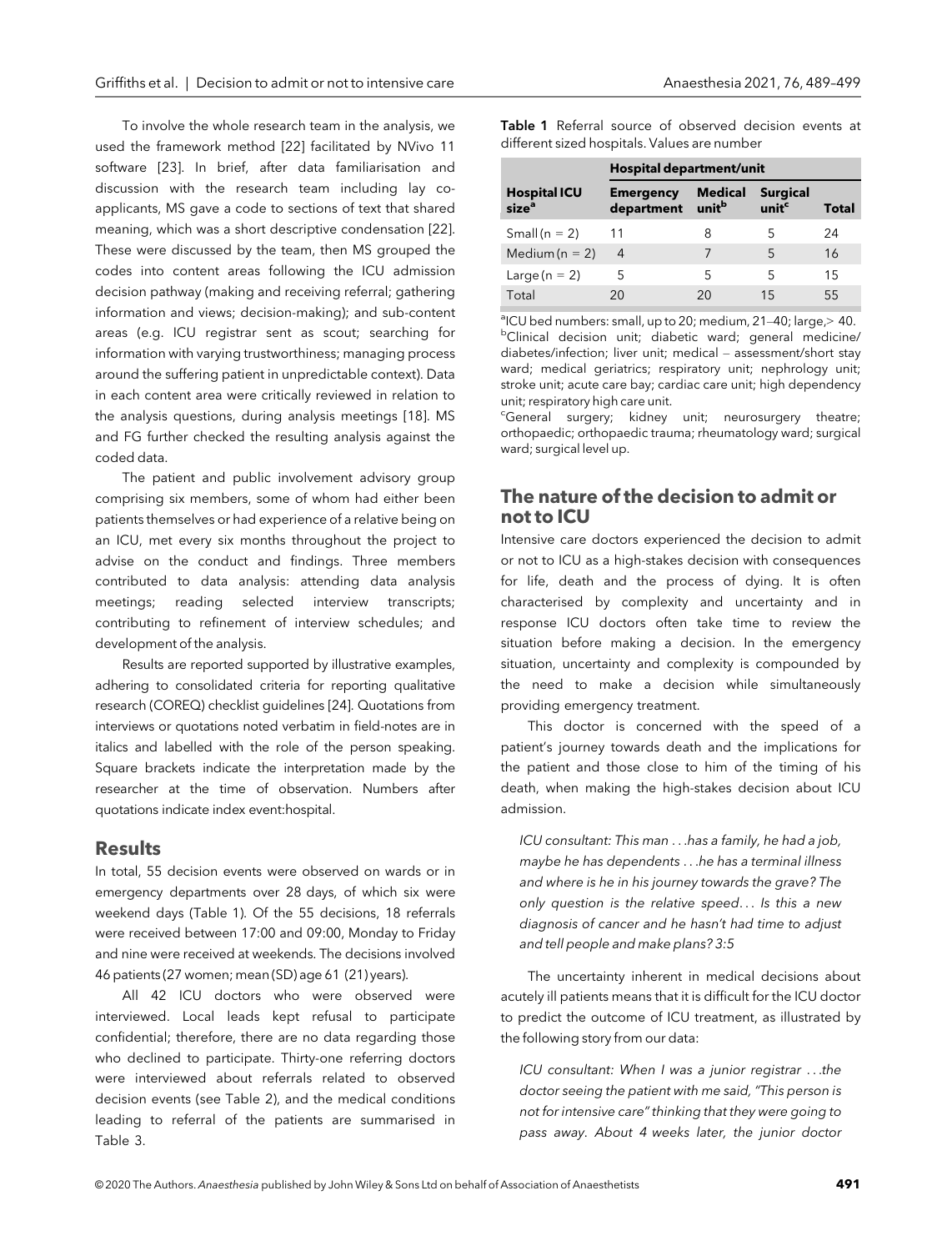|  |  |  |  |  | Table 2 Roles and experience of professionals interviewed. Values are number or mean (SD) |  |  |
|--|--|--|--|--|-------------------------------------------------------------------------------------------|--|--|
|--|--|--|--|--|-------------------------------------------------------------------------------------------|--|--|

| <b>Specialty</b>                       | Consultant | Registrar | Junior doctor | <b>Total</b><br>$n = 73$ |
|----------------------------------------|------------|-----------|---------------|--------------------------|
| Intensive care <sup>a</sup>            | 23         | 19        |               | 44                       |
| Medical specialties <sup>b</sup>       |            | 8         |               | 17                       |
| Surgical specialties <sup>c</sup>      |            | 3         |               | 4                        |
| Acute/Emergency Medicine <sup>d</sup>  |            | 5         |               | 8                        |
| Years' experience in current specialty | 10.0[6.4]  | 4[3.9]    | 1.5[1.1]      |                          |
| Years' experience since graduation     | 23[6.9]    | 10[4.9]   | 4.3[3.6]      |                          |

 $^{\rm a}$ Anaesthesia/intensive care; intensive care; anaesthesia; acute medicine and intensive care.

<sup>b</sup>General medicine; emergency medicine; clinical oncology; nephrology; respiratory medicine; endocrinology; cardiology; infectious diseases; geriatrics; haematology; high dependency medicine; rheumatology; gastroenterology; hepatology; neurology; medicine. c Orthopaedics; colorectal surgery; general surgery; neurosurgery; urological surgery; renal surgery.

d Acute medicine; emergency medicine.

|  |  | Table 3 Primary referral reason for observed decision    |  |
|--|--|----------------------------------------------------------|--|
|  |  | events and admission decision outcome. Values are number |  |

| <b>Acute medical condition</b><br>reported initially |                | <b>Patients Admissions</b> |
|------------------------------------------------------|----------------|----------------------------|
| Respiratory failure                                  | 17             | 7                          |
| Cardiac arrest                                       | 5              |                            |
| Low blood pressure                                   | 5              | 2                          |
| Trauma                                               | 3              | 1                          |
| Bleeding                                             | 3              | 2                          |
| Pre/postoperative problems                           | 3              |                            |
| Pancreatitis                                         | 3              |                            |
| Renal failure                                        | $\mathfrak{D}$ |                            |
| Intoxication                                         | $\mathcal{P}$  |                            |
| Seizures                                             | $\overline{2}$ |                            |
| Home ventilator, overnight admission                 | 1              |                            |

treating (the patient) (told me) "Oh remember that patient we saw a month ago? They've just been discharged home, absolutely fine." 4:1

In the face of this high-stakes, complex decision, ICU doctors described taking time to collate patient information and consider it before making their decision:

ICU consultant: I have the luxury of time when I go and see a patient...unless it's an emergency, I spend 40 minutes looking through notes, talking with the nurses (and)...the patient 3:5

However, in emergency situations, the decision-making can be more difficult:

ICU registrar: It's very difficult to intubate a patient and ventilate and be thinking about the background at the same time. 3:3

# How doctors behave in relation to decisions to admit or not to ICU

The ICU and referring doctors in our study aspired to highquality decision-making that included giving and receiving support between colleagues; good communication and sharing of information between referring and ICU teams; and a good understanding of what ICU can and cannot achieve by all those involved [18]. They aimed to accept each patient's values regarding quality of life even when they have poor functional status:

ICU registrar: I had a patient...who said, "If I can walk...to the end of the bed I would think I have a good quality of life". And another who'd say, "If I can't go swimming every day I don't think there's any reason (to live) 1:1

Overall, referring clinicians at all sites felt supported by their ICU colleagues. The ICU doctors gave timely responses to referrals and explained the decision they made (see Table 4). However, some referring doctors also expressed dissatisfaction with their interaction with the ICU team suggesting that some ICU doctors had perhaps prejudged the situation:

Oncology consultant: I thought the ICU registrar was a bit dismissive...they'd already made a decision that (the patient) was a cancer patient and...(not) appropriate for critical care, before they came and assessed her. 2:6

Referring teams appreciated the ICU doctors being approachable and non-judgmental towards them and a good communicator:

Nephrology consultant: He's receptive to discussion and the concerns of referring clinician. He doesn't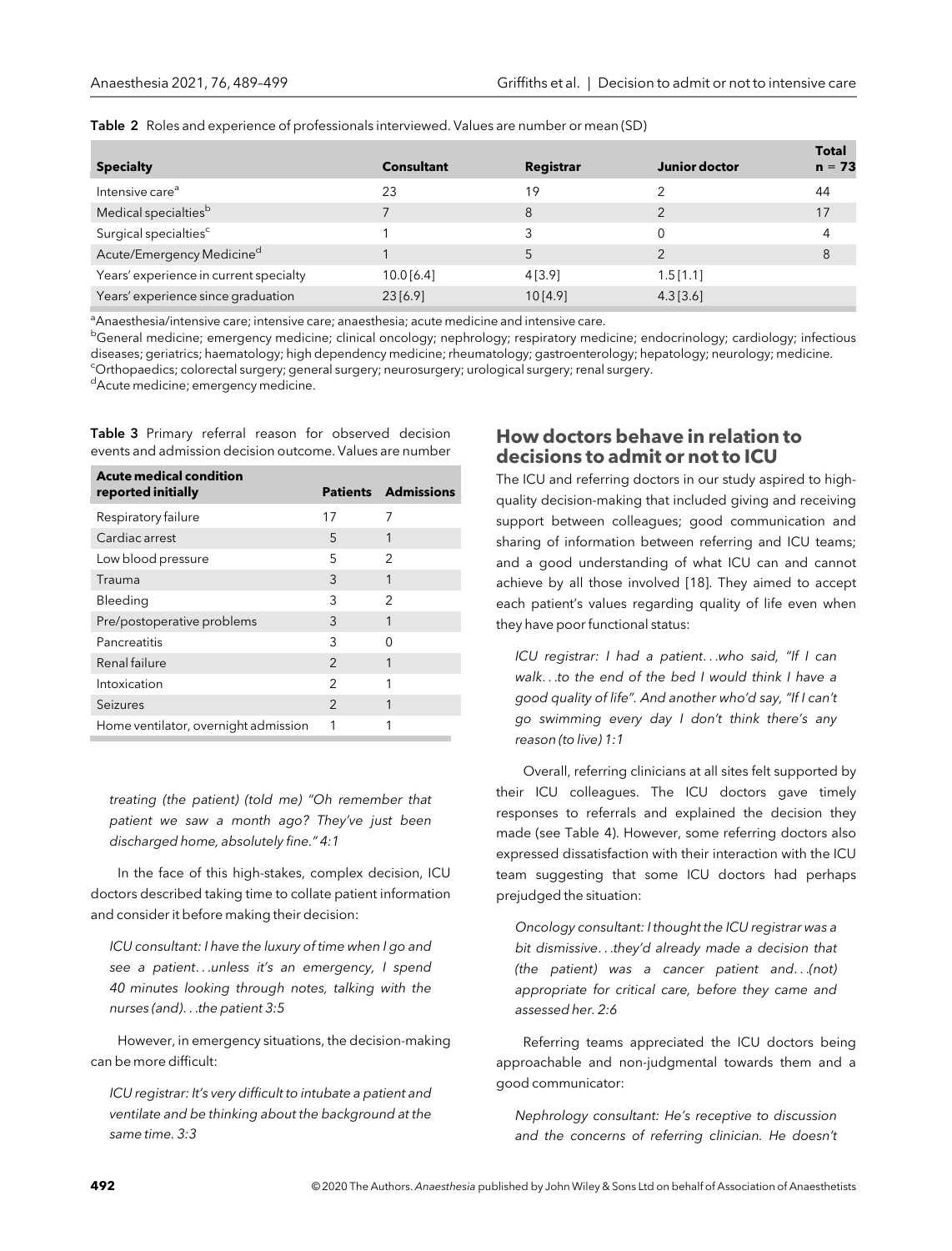| Referring doctors have a<br>mostly positive experience<br>of ICU doctor response to<br>referrals                             | Medical consultant: We usually get pretty prompt responses from the ICU team in terms of actually<br>coming down and having a discussion and seeing the patient in terms of making a decision. 3:2<br>Medical registrar: It was excellent, professional, they came very quickly, they communicated their<br>findings, their thoughts, the plan, this is what will happen next and they prescribed fluids very<br>responsive, very fast and I agreed with their decisions. 6:3<br>Oncologist consultant: He was very helpful, came and looked at the patient and then phoned me back to<br>tell me the decision that he'd made and why. 2:6                                                                                                                                                                                                                                                                                                                                                                                                                                            |
|------------------------------------------------------------------------------------------------------------------------------|---------------------------------------------------------------------------------------------------------------------------------------------------------------------------------------------------------------------------------------------------------------------------------------------------------------------------------------------------------------------------------------------------------------------------------------------------------------------------------------------------------------------------------------------------------------------------------------------------------------------------------------------------------------------------------------------------------------------------------------------------------------------------------------------------------------------------------------------------------------------------------------------------------------------------------------------------------------------------------------------------------------------------------------------------------------------------------------|
| Difficulty faced by ICU<br>doctors due to lack of<br>information about the<br>patient when making ICU<br>admission decisions | ICU registrar: I treated the moribund patient at 3 o'clock in the morning with minimal information. Then<br>you discover later they've got lung cancer. You know it's a waste of time. 2:3<br>ICU consultant: Making the decision not to admit somebody to ICU at 11 o'clock at night, when you've<br>never seen the patient before is hard 7:6<br>ICU registrar: It was not clear who knows the patient best to give me a full hand over. At the hand over I<br>was not happy. I said this is not what I've been told, when the other said "I've been told that one more<br>seizure and she's going to ICU" which is a very twisted version of the story the best piece of<br>information I received was from the nurse looking after the patient. 7:3                                                                                                                                                                                                                                                                                                                               |
| Some ICU doctors support<br>ward based junior doctors<br>when their consultant is<br>unavailable                             | ICU registrar: You're quite often being told that I shouldn't be being called by junior team members but<br>it's very difficult. If someone calls you for help and they can't get in contact with their consultant, you<br>can't say 'No I'm not coming until a consultant contacts me', because that's probably too lateit's the<br>patient who would suffer. 2:5                                                                                                                                                                                                                                                                                                                                                                                                                                                                                                                                                                                                                                                                                                                    |
| Tensions arise between<br>doctors in emergency<br>situations                                                                 | 00.50 AM. At least three doctors discuss whether to stop CPR or not. The ICU registrar is silent, pumps<br>the Ambu bag and stares in the air. [Looks resigned].<br>01.10 AM, Clinical night manager: Now we have an alive patient, are we intubating him? Junior doctor<br>[bursts]: Yes The ICU registrar asks for tubes<br>Medical registrar [to the ICU registrar]: Are we taking him to ICU, are we? [Sounds irritated]. I am sorry<br>sir, are you tubing him, does that mean you are taking him to ICU? The ICU registrar says something<br>quiet about wait and see. Field notes 2:1                                                                                                                                                                                                                                                                                                                                                                                                                                                                                          |
| ICU doctors consider overall<br>look of patient as important<br>as physiological parameters                                  | ICU registrar: I'd already formulated some thoughts in my head as to how she might look based on the<br>numbers he [referring doctor] gave me. Actually, she looked better than I thought she would. 2:2<br>ICU consultant: The patient can look a lot worse clinically than the numbers would suggest so it's better<br>to physically go and see the patient for yourself 1:2                                                                                                                                                                                                                                                                                                                                                                                                                                                                                                                                                                                                                                                                                                        |
| ICU doctors value<br>information from a referring<br>team who knows the patient                                              | ICU consultant: Her [the patient's] consultant oncologist that's been caring for her phoned me. 2:6<br>Oncology consultant: She [the patient] has been known to us for about three years with cancer. She's<br>been having chemotherapy and has been deteriorating slowly butgoing to work, two or three weeks<br>ago and is keen to have treatment 2:6                                                                                                                                                                                                                                                                                                                                                                                                                                                                                                                                                                                                                                                                                                                               |
| Number of ICU beds<br>available influences<br>management of patients<br>who are borderline in need<br>ofICU                  | ICU consultant: The number of beds and nurses that we've got on the unit.sets the tone for how you<br>will view the next patient. (Today's patient) was borderline really so I felt that we should observe her on<br>the ward first but when she deteriorated that tipped the balance, we took herif we'd got more<br>patients, more sicker patients I would have kept her on the ward a bit longer and tried a few other<br>things. 2:3                                                                                                                                                                                                                                                                                                                                                                                                                                                                                                                                                                                                                                              |
| Referring and ICU teams<br>worry about safety of very<br>sick patients on wards.                                             | Nephrology consultant: The reason for contacting ICU was to provide appropriate oversightduring<br>the night cover over night is not great one or two agency nurses. 7:6<br>ICU registrar: There is not a huge number of staff, especially overnight, and we were coming to the end<br>of the day. Although it would be nice to say he'd be constantly encouraged to keep his oxygen on and<br>constantly monitored overnight.on a busy ward overnight, with minimal nursing staff, picking up any<br>deterioration would be difficult. 2:5                                                                                                                                                                                                                                                                                                                                                                                                                                                                                                                                           |
| Patients can be too unwell to<br>give a considered view on<br>treatment options                                              | In the emergency department: The patient looks grey, having difficulty talking, out of breath, panic in<br>their eyes, takes the oxygen mask off repeatedly, seems to be in agonythe junior ICU registrar asks<br>the patient rapid questions about functional status, to which he says yes giving the impression he is in<br>good health.the ICU registrar asks the wife and daughter outside the resuscitation room about the<br>patient's functional status and they give an a more pessimistic picture compared to the patient's. Field<br>notes, $5:5$<br>In the emergency department: Patient seems uncomfortable, twisting in the bed. The CPAP machine is<br>loud. Several staff around the bed doing procedures, such as blood sampling. The senior ICU registrar<br>asks in a loud voice: "Have you thought about what would happen if you get worse?" [No audible<br>answer] "Do you want dialysis?" The patient says "yes" "Would you want to be put to sleep on a<br>breathing machine?" Patient rotates her hands as it trying to say she doesn't know. Field notes 4:2 |

Table 4 Data extracts from observation and interviews with ICU doctors and referring doctors

(continued)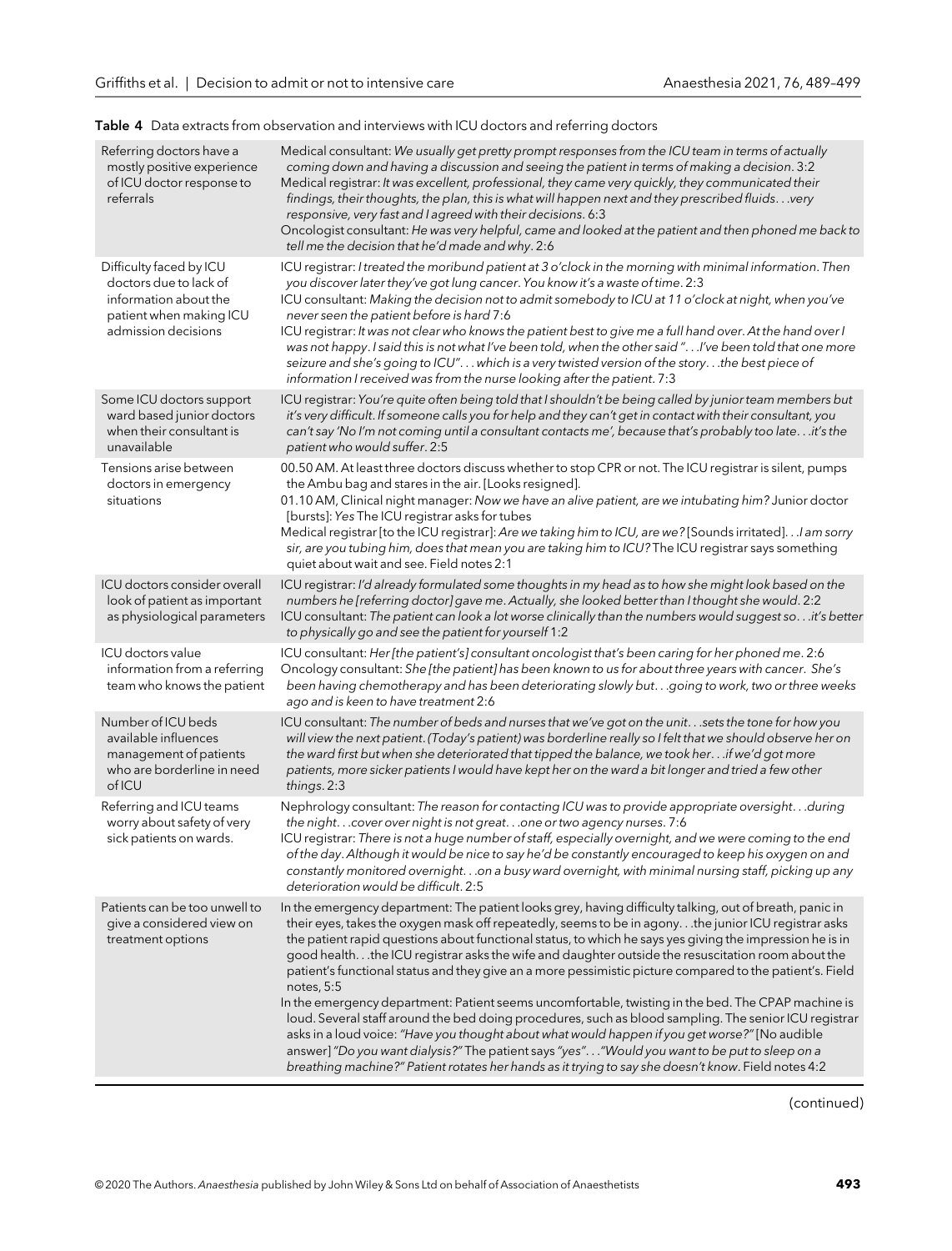| Table 4 (continued)                                                   |                                                                                                                                                                                                                                                                                                                                                                                                                                                                                                                                                                                                                                                                                                                                                                                                                                                                                                                                                                                                                                                                                                                                                                                                                                                                                                                                                                                                                                     |
|-----------------------------------------------------------------------|-------------------------------------------------------------------------------------------------------------------------------------------------------------------------------------------------------------------------------------------------------------------------------------------------------------------------------------------------------------------------------------------------------------------------------------------------------------------------------------------------------------------------------------------------------------------------------------------------------------------------------------------------------------------------------------------------------------------------------------------------------------------------------------------------------------------------------------------------------------------------------------------------------------------------------------------------------------------------------------------------------------------------------------------------------------------------------------------------------------------------------------------------------------------------------------------------------------------------------------------------------------------------------------------------------------------------------------------------------------------------------------------------------------------------------------|
| Doctors explicitly weigh up<br>benefits and risks of ICU<br>admission | Referring geriatric registrar: He was only 50 years old, but he had a life limiting conditionhis<br>malignancy and weighing up which one of those is more important is very tricky. 4:5<br>Referring surgical consultant: I think if she (patient) deteriorates she would need to go to ICU. But it's a<br>balance because you could argue that most patients would do better in an intensive care setting, they<br>get monitored more closelybut weigh it up against increasing the risk of infections Equally you<br>have to manage resources, you can't put on ICU those who could be managed elsewhere. 5:4<br>Field note: The ICU consultant tells (researcher) that against is her age of 94, that she lives in a nursing<br>home, that she is probably not mobile and has a poor quality of life. He says what is pro-admission is<br>that her heart is beating. 8:3<br>ICU registrar: The two factors in favour of admission; a young age and a diagnosis of sepsis; and there<br>was a third factor, she wasn't completely certain she was in favour of being admitted to ICU, but she<br>didn't reject the idea. But then the factors against ICU admission. The overwhelming factor for me was<br>her poor performance statuswe know that people who function less have poor outcomes, that's<br>recognised in big trial data and the fact that she could only walk 10 meters and that she was largely<br>housebound 4:2 |
|                                                                       |                                                                                                                                                                                                                                                                                                                                                                                                                                                                                                                                                                                                                                                                                                                                                                                                                                                                                                                                                                                                                                                                                                                                                                                                                                                                                                                                                                                                                                     |

accept every worry, but he has a very receptive approach. 7:6

All ICU doctors talked about the importance of having as much information about the patient as possible. However, they were often faced with making decisions in the face of inadequate, incomplete or inconsistent information (see Table 4). A lack of clear communication and information from the referring team made it difficult for the ICU doctor to know how to prioritise their time:

ICU registrar: I wasn't certain why that referral was made... they should give a clear reason for calling...so I can make up my mind how quickly I should attend the call because it's taking my time from sorting out other patients. 6:3

Some ICU doctors considered it part of their role to support ward-based junior doctors especially when their consultant was unavailable (see Table 4). Referring doctors described how, in busy wards and emergency departments, where a patient was very unwell and they were struggling, ICU doctors brought a sense of calm and reassurance to situations. This enabled everyone to work more effectively:

Medical registrar: It's a lot easier to do things in a calm environment and I think part of that comes from the intensivists themselves...they're able to take charge of a situation with ease. even the most stressful situations. 2:2

Tensions arising in the emergency situation In two instances we observed tensions surfacing between doctors. They were both where decisions needed to be made very quickly. One was about whether or not to stop cardiopulmonary resuscitation (see Table 4). Another tense situation developed in one of the emergency departments with doctors uncertain about what treatment was best:

Different treatments are suggested by different emergency doctors. One Emergency doctor [talks loud and seems to try to persuade the other doctors]: Get CPAP, Morphine will help her. Other doctors seem not to agree about giving morphine. Another emergency doctor: 'I think we should intubate her, I think CPAP will not help. Field notes, 4:3

In both examples, the decision made would then influence whether the patient went to ICU or not. In both, there were multiple doctors involved, a lack of agreement on treatment and no clear leadership. In the latter above (4:3) this seemed to delay treatment for the patient. When interviewed after the event, the ICU doctor described how they felt pressurised to intubate even though they were uncertain as to whether this was best for the patient:

ICU registrar: The emergency department team were pressing us to intubate her, it wasn't something I wanted to do on my own... It's very easy for someone to say, 'Intubate, intubate'...they seem to think intubation is the solution to everything and from experience it's not 4:3

# How the decision to admit or not to ICU is made

During the decision events, we observed that the ICU doctors appeared to use some form of heuristic, or rule based on experience, that helps with thinking through the problem and reduces the complexity of the decisionmaking.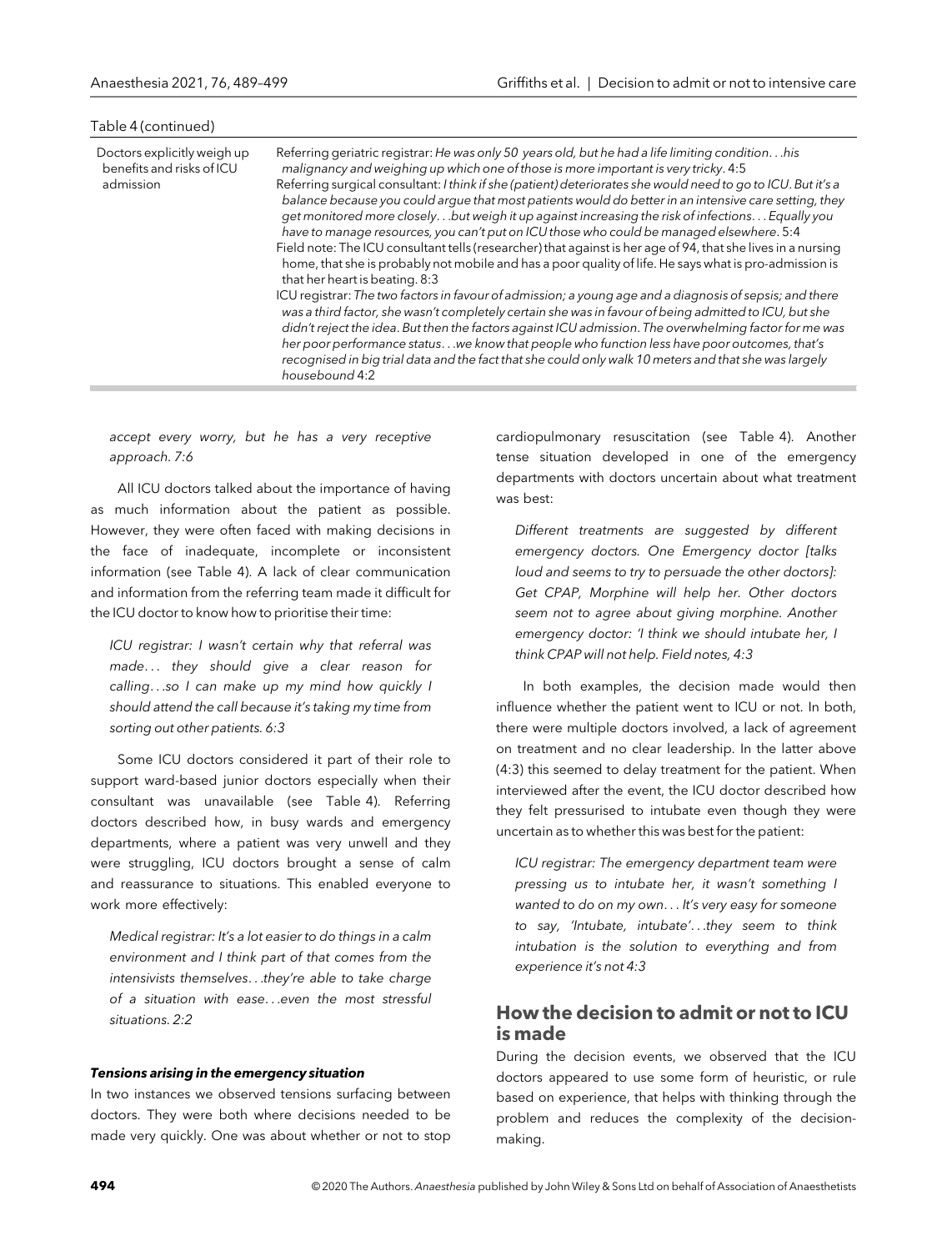All observed ICU doctors used functional status, usually how far the patient could walk, as a key driver in their decision-making:

ICU consultant [to ICU registrar]: What does he do for himself? How far can he walk? ICU registrar: Around the house. Field notes, 6:1

One referring doctor referred to this as the ICU doctor's trademark.

Throughout our observations, we consistently found ICU doctors placed particular value on their overall impression (clinical gestalt) [25] of the patient when they saw them:

ICU registrar: I suspect he will be on a ventilator by the end of day, he looks very tired. Field notes, 5:5

This was considered at least as important as physiological parameters as sometimes patients looked better than the number suggests and other times, they look worse (see Table 4).

Intensive care unit consultants developed their individual approach to decisions to admit to ICU. Some described themselves or others as hawkish, admitting fewer patients than colleagues and tending to say no quickly. This registrar recognised this tendency in a consultant they worked with:

### ICU registrar: I think the particular consultant I was on with will say no very quickly. 3:6

In the following example, the registrar had learnt to decode when their consultant was likely to refuse ICU admission to a patient. The researcher observed an ICU consultant overhearing a telephone referral to their ICU registrar. When the registrar was leaving to see the patient, the consultant commented: "I am not feeling the love". The researcher asked the registrar about this:

Field notes: As we walked towards the emergency department I asked the ICU registrar what she thinks the consultant meant by 'love'. The registrar replied: "Quite cynical...we know the ones we want to admit, this is someone that we don't want to admit". 6:1

In contrast, we observed ICU doctors who saw themselves as tending to admit more patients than colleagues and who had a low threshold for assessing patients where the ward team was struggling, spending time even for patients where ICU was not an option:

ICU consultant: I was fairly clear that I didn't think the patient would benefit from coming to intensive care...the patient in this case had end-life care needs that didn't seem to be being addressed so I went down to the ward. 3:5

The following account illustrates different thresholds for admission applied to one patient in one night:

ICU consultant: I accepted a patient for admission and at 5 o'clock I handed over this patient who was awaiting a scan...he [colleague] reviewed the patient and said admission was not needed...my junior registrar had to go and see the patient overnight...then admitted the patient... I think different people have different thresholds for admitting a patient. 1:5

Intensive care doctors countered any tendency to oversimplify their decision-making by, where possible, using multiple sources of information about a patient. They particularly valued information from a referring team who knew the patient (see Table 4).

Referring doctors countered any tendency to oversimplify the decision-making by putting the other side of the story to the ICU doctor. This referring doctor was aware that the ICU doctor might be put off considering the patient because of their age but saw it as their job to ensure the ICU doctor got the full story of the patient, emphasising their fitness:

Referring doctor: So if you had your 80-year-old and you think oh they're not going to take somebody whose 80 but they're fighting fit apart from X then you ring up and you say, "I've got this person they're..." and then you discuss it and that's how you have to work with them. Hospital 6.

Our data indicate that referring and ICU doctors use various strategies to work within available resources and reduce the potential for negative impact on patient care. Mostly, ICU doctors had more time for patient assessment than referring doctors. This was seen positively by doctors who felt they did not have time for carefully considered decision-making:

Emergency medicine registrar: Resus (resuscitation) was an exceptionally busy area...their (ICU doctors) help with this, particularly to have more time to go through with the patient and their relative...allowed more...considered decision-making for this patient.  $3:1$ 

Some ICU doctors recognised that the number of ICU beds available influenced how they managed patients who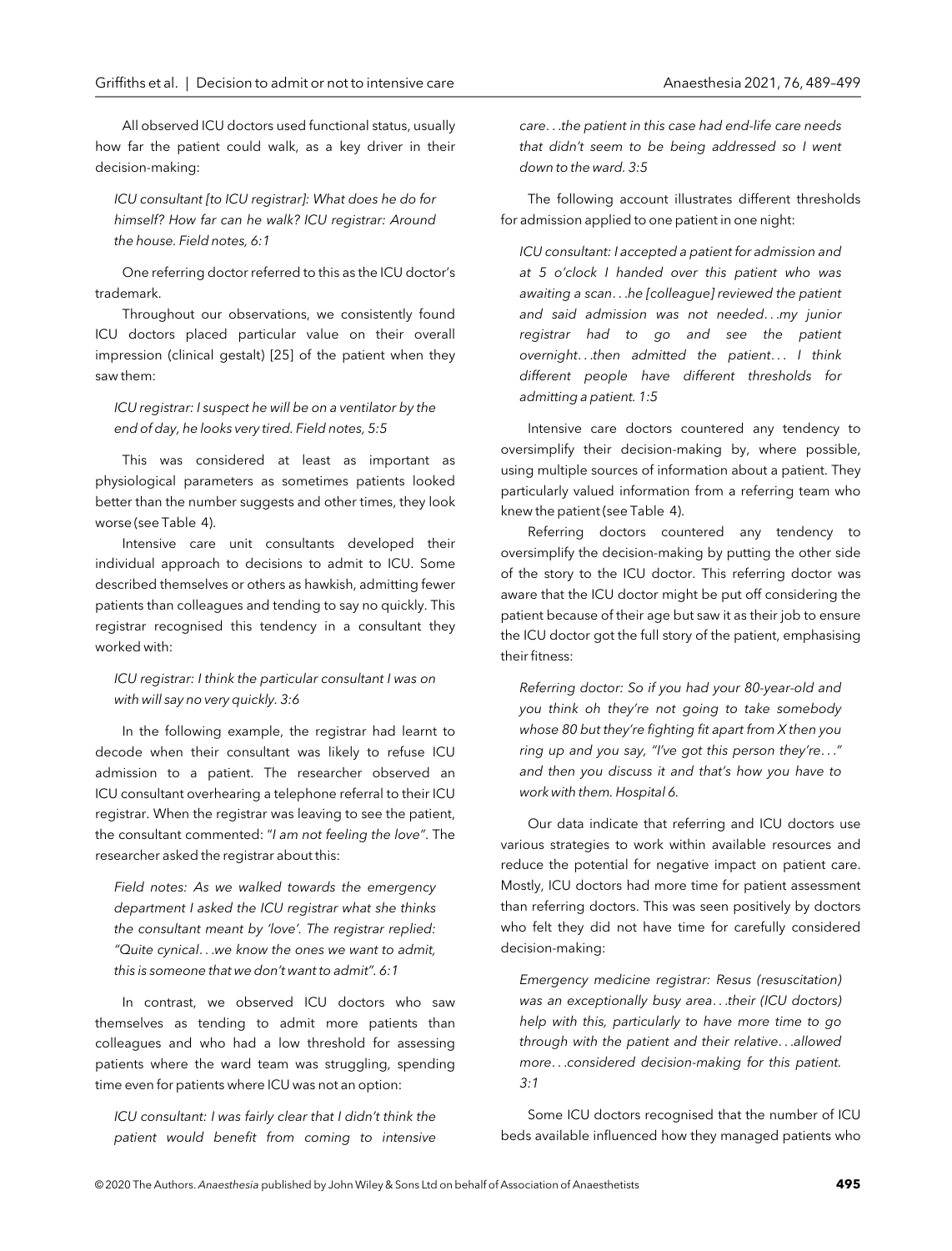were borderline in need of ICU (see Table 4). Intensive care doctors talked about creating bed availability through discharging patients from ICU and using other beds with high staff-patient ratios when needed.

We frequently observed and heard about how the referring and ICU teams considered whether or not the patient was safe given resources on the ward, particularly at night when there were few staff (see Table 4).

Intensive care unit doctors were considered the hospital generalists for acutely ill patients. They were commonly called for reasons other than to request admission to ICU; for example, when the ward team was struggling to take blood gases or for advice if the ward team wanted reassurance that they were doing the right thing:

Surgical registrar: I asked the opinion from the ICU guy, the main issue was the breathing. I wanted to make sure...he didn't need any more invasive treatment. 3:4

Most of the ICU doctors we observed actively managed their relationships with other hospital staff. For example, although frustrated by a struggling junior doctor who was not clear why they had called the ICU team or who did not have the relevant information about the patient to hand, most ICU doctors recognised the junior doctors were overloaded with work:

ICU registrar: Sometimes they are supplying history that's just not all the history. It's not because they're hiding facts, it's because they don't have the time. 7:3

Many ICU consultants mentored junior doctors who felt abandoned by their consultants, particularly at night:

Junior referring doctor: Very helpful. ... he's good at explaining why...he's also good at providing advice which is very helpful for us. 4:1

In all the hospitals, we observed close collaboration between the ICU registrars and ICU consultants, although less so at night.

The involvement of patient and/or family in the decision-making process was talked about by the doctors as a key aspect of the ideal decision-making process [18]. Some patients were able to engage but others were too ill to talk to the ICU doctor:

Senior ICU registrar: The patient was still fairly lucid...I felt that she had capacity at that point in time and was able to make a decision. Sometimes I wonder whether patients have capacity because they are in extremis. 2:3

If the ICU doctor tried to discuss ICU admission with patients, the exchange was usually very brief and in most cases it was not clear to the observer that the patient was able to engage meaningfully as they were so unwell (see Table 4). We observed four instances where the doctor specifically sought to see the family to gain more information. In other instances, the ICU doctor talked to family members who were with the patient.

Family members were not always able to provide relevant information because they lacked knowledge or awareness:

ICU registrar: The patient was confused so the family have had to fill in. I got the distinct impression that they had been left in the dark about prognosis.

Daughter: I still think there's quite a lot of grey areas with regards to the cancer...but I think that's partly down to mum not telling us the whole truth 3:1

As this patient explains, his family did not want to talk about his wishes regarding death:

Patient: I have said...if I was really ill, a burden, haven't got anything going for me, I would rather not (go to ICU)...but my son says don't talk so silly...he doesn't like talking about things like that 4:3

There were many examples of where the ICU doctor explained the decision to the family after the decision to admit or not to ICU had been made.

When talking about how they ideally make the decision to admit to ICU, some doctors talked about balancing factors for and against ICU admission [18]. However, there were only 4 out of the 55 decision events observed in which doctors explicitly balanced factors for and against ICU admission (see Table 4).

### **Discussion**

During the COVID-19 pandemic, there has been intense scrutiny of the process of decision-making regarding admission of patients to ICU. Concern over potential lack of sufficient ICU resources has resulted in a plethora of guidelines [26–28] on how to make these decisions, including anticipating a need for triaging [29]. Most UK guidelines have emphasised that except in extreme resource scarcity, ICU clinicians should follow established good practice, focusing on the needs of the individual patient and their ability to benefit from relevant treatments. It is timely, therefore, that this study explores how these decisions are made in the non-pandemic environment.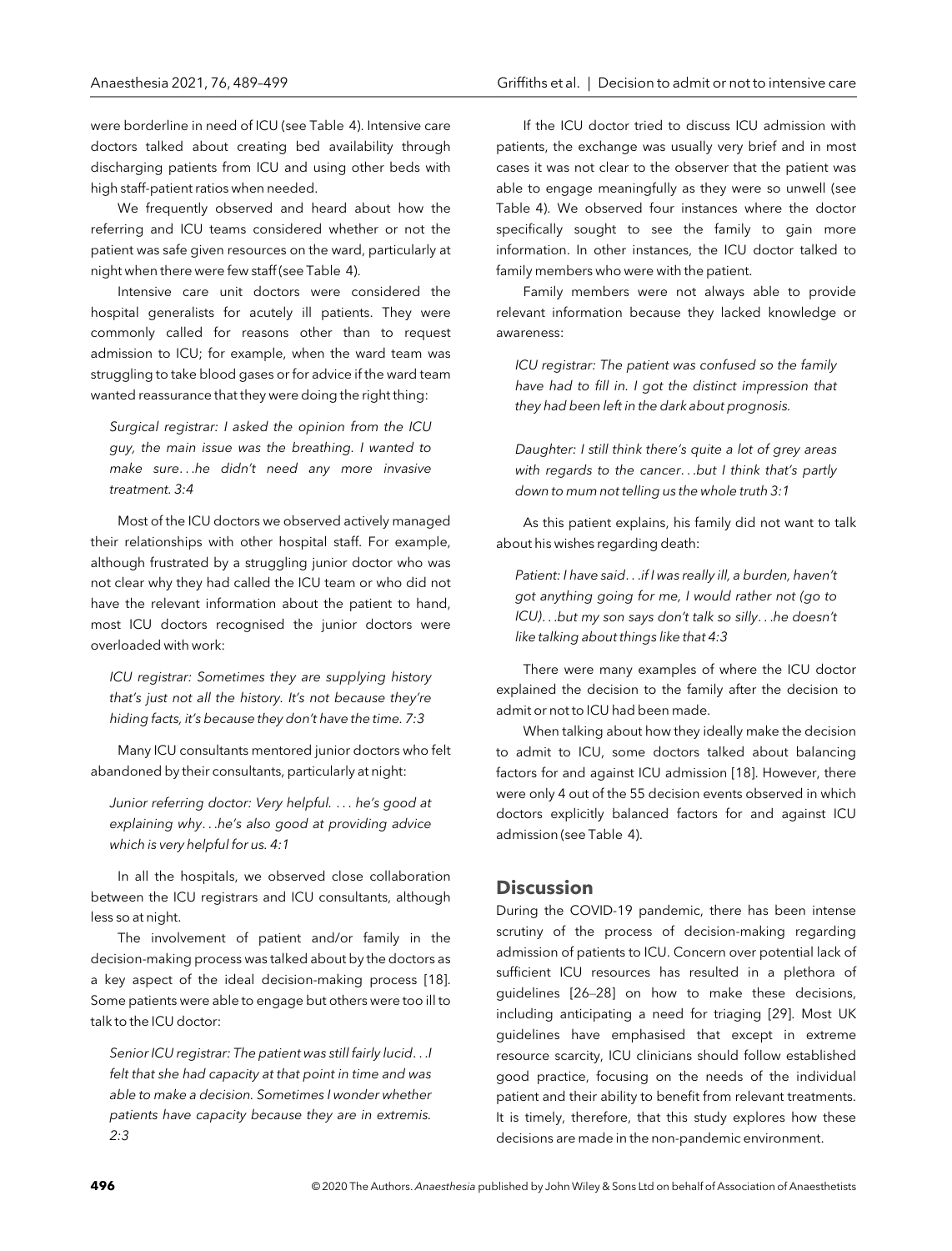Our study showed that although ICU doctors working in the UK National Health Service (NHS) express commitment to providing patient-centred care [18], two key aspects of such care are often not present in the decision-making process: engagement with family members when patients are too ill to discuss their treatment; and an explicit weighing up of burdens and benefits of ICU for individual patients. All ICU doctors use heuristics to simplify what is a complex decision. Intensive care doctors manage many challenges related to the actual decision-making regarding admission to ICU: taking care of crisis situations; patient safety; clinical relationships; and bed availability. At times, this leads to

conflicts with referring doctors and inconsistent care. The NHS is committed to providing patient-centred care [30]. There is a risk that without engagement with patients or family members, decisions whether to admit or not to ICU will not be patient-centred [31], with the doctor basing the decision on their assumptions about what the patient values. Without an explicit weighing up of burdens and benefits, decisions lack transparency. Without transparency, it is difficult to judge equity and consistency between decisions, as it is unclear how the doctor reached the decision. There are situations where there is a lack of time for doctors to think about balancing benefits and burdens. However, if considering and recording them becomes routine, then it becomes embedded in clinical experience and so should not require much additional effort or time [32]. We agree with the previously reported UK single-centre study that admission criteria use or similar guidance is not appropriate [17]. However, we suggest that the provision of a structured framework for both referral and admission decisions related to the process of decisionmaking including engagement with family members and balancing benefits and risks, would help to ensure these key elements of the process are routinised even in timepressured situations [18, 33]. The results of this study informed the development of such a framework, which has been evaluated [20]. The benefit of a structured framework has become apparent during the COVID-19 pandemic, with the UK guidance specifically recommending this [28].

The ability to make quality decisions requires an enabling context. Leadership and organisational environments are key to fostering a climate that promotes ethical decision-making [34]. Our study adds to the understanding of the challenges faced by ICU doctors in the process of making ICU admission decisions and confirms the challenges identified in the studies discussed earlier [12–17]. Although planning and processes can ameliorate these challenges, there also needs to be adequate clinical resource. Hospitals should recognise that the safety of critically ill patients is at risk when adequately trained and experienced staffing is limited on wards and ICU. The tensions this creates for staff can lead to conflict, low morale and burnout [35]. As extreme pressures on ICU resources abate, we hope this message is not lost, at a cost to clinicians and the patients they treat.

Our study is the largest ethnographic study of ICU decision-making published to date, involving both district general and teaching hospitals of different sizes and levels of activity. We did not include decision-making about planned ICU admissions. We interviewed all ICU doctors about the observed decision events together with most of the referring doctors. Data were collected by a skilled qualitative researcher, with experience of working on ICU and knowledge that enabled her to probe into clinical issues. We involved the patient perspective and the disciplinary areas of sociology, clinical ethics and medicine in our analysis. The lack of ICU doctor engagement with family members and the lack of explicit weighing up of burdens and benefits were consistent across all six participating hospitals. However, during observation, the researcher only heard what the doctors chose to say out loud; hence, it is possible that more doctors may have weighed up the benefits and risks of ICU than were observed doing so during observation. Our interview data indicate that ICU doctors intended to engage with family members before making the decision, but our observations demonstrate this rarely happened. We have reported counts for these behaviours that were rarely observed.

This study was designed to understand the process of decision-making and not whether decisions to admit were appropriate or not in relation to prevailing clinical standards. Therefore, outcomes such as ICU bed occupancy, patient clinical condition or mortality in the declined group were outside the scope of this study, but could be considered in future research.

In conclusion, our research suggests scope for improving the transparency, consistency and equity of decision-making around ICU admission. This is even more important when resources are scarce during a pandemic. This study has shown that many of the processes and skills on which high quality decision-making is based are not consistently present, even in the pre-pandemic environment. It is even more pressing that the training, experience and environment necessary for excellent, patient-centred decisions are now nurtured by organisations and individuals. A structured framework for how to make ICU referral and admission decisions, which includes engagement with the family where appropriate and weighing up of benefits and burdens for the patient, has the potential to improve the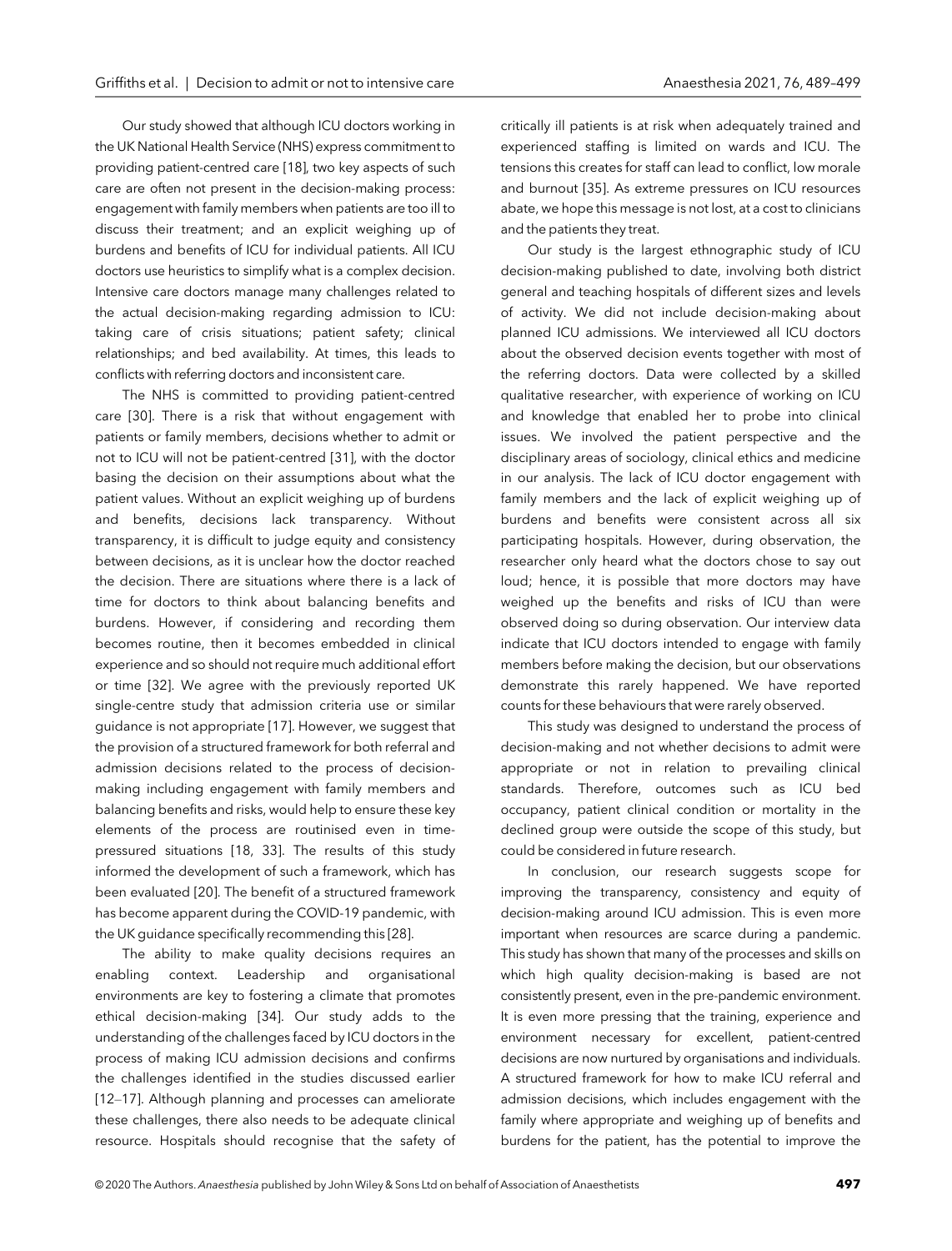quality of these decisions and would complement clinical predictive tools.

## Acknowledgements

The study was funded by a grant from the National Institute of Health Research. Ethical approval was obtained from the Coventry and Warwickshire Research Ethics Committee. The study team would like to thank all the patients, family members and doctors who participated in this research through being observed and/or interviewed. We would also like to thank our Patient and Public Advisory group (S. Tulip, R. Grant, E. Khalifa, J. Chaudhry and S. Broom). Also, C. White, S. Tulip and R. Grant for their contribution to data analysis for this paper. We also thank the principal investigators at our study sites for their support and oversight of the project at their Trust; B. Harris for contributing to coding and analysis of data; the research nurses at all of the NHS Trusts who facilitated data collection and supported the research fellows; and project manager N. Flowers and project secretary, L. Hutton, who provided support to the whole team throughout the project; and the members of our Independent Study Steering Committee for their invaluable support and advice (Chair, C. May, patient representatives, J. Henderson and B. Powis, and specialist contributors B. Farsides, C. Danbury and A. Risa-Hole.) A-MS is a member of the Board of Trustees of the UK Clinical Ethics Network and the Institute of Medical Ethics. This article presents independent research funded by the National Institute for Health Research (NIHR) under the Health Services and Delivery Research programme. The views expressed in this publication are those of the authors and not necessarily those of the NIHR or the Department of Health and Social Care. No other external funding or competing interests declared.

# References

- 1. ICNARC. Key statistics from the Case Mix Programme Adult, general critical care units 1 April 2015 to 31 March 2016. 2017. [https://www.icnarc.org/DataServices/Attachments/Download/](https://www.icnarc.org/DataServices/Attachments/Download/a30185e2-0e19-e711-80e6-1402ec3fcd79) [a30185e2-0e19-e711-80e6-1402ec3fcd79](https://www.icnarc.org/DataServices/Attachments/Download/a30185e2-0e19-e711-80e6-1402ec3fcd79) (accessed 02/09/ 2020).
- 2. Ng K, Chanouzas D, Fallouh B, Baharani J. Short and long-term outcome of patients with severe acute kidney injury requiring renal replacement therapy. QJM 2011; 105: 33-9.
- 3. Wade DM, Howell DC, Weinman JA, et al. Investigating risk factors for psychological morbidity three months after intensive care: a prospective cohort study. Critical Care 2012; 16: R192.
- 4. Gross J, Williams B, Fade P, Brett SJ. Intensive care: balancing risk and benefit to facilitate informed decisions. British Medical Journal 2018; 363: k4135.
- 5. Harrison DA, Parry GJ, Carpenter JR, Short A, Rowan K. A new risk prediction model for critical care: the Intensive Care National Audit & Research Centre (ICNARC) model. Critical Care Medicine 2007; 35: 1091–8.
- 6. Wildman MJ, Sanderson C, Groves J, et al. Implications of prognostic pessimism in patients with chronic obstructive pulmonary disease (COPD) or asthma admitted to intensive care in the UK within the COPD and asthma outcome study (CAOS): multicentre observational cohort study. British Medical Journal 2007; 335: 1132.
- 7. Dahine J, Mardini L, Jayaraman D. The perceived likelihood of outcome of critical care patients and its impact on triage decisions: a case-based survey of intensivists and internists in a Canadian, quaternary care hospital network. PLoS One 2016;  $11 \cdot e0149196$
- 8. Gorovitz S, MacIntyre A. Toward a theory of medical fallibility. Journal of Medicine and Philosophy 1976; 1: 51-71.
- 9. Whitney SN. A new model of medical decisions: exploring the limits of shared decision making. Medical Decision Making 2003; 23: 275–80.
- 10. Griffiths FE, Green E, Tsouroufli M. The nature of medical evidence and its inherent uncertainty for the clinical consultation: the example of midlife women. British Medical Journal 2005; 311: 511.
- 11. Fox RC. Medical uncertainty revisited. In: Bendelow G, Carpenter M, Vautier C, Williams S, eds. Gender, Health and Healing: The Public/Private Divide. London: Routledge, 2002: 236–53.
- 12. Cullati S, Hudelson P, Ricou B, Nendaz M, Perneger TV, Escher M. Internists' and intensivists' roles in intensive care admission decisions: a qualitative study. BMC Health Services Research 2018; 18: 620.
- 13. Martin DK, Singer PA, Bernstein M. Access to intensive care unit beds for neurosurgery patients: a qualitative case study. Journal of Neurology, Neurosurgery and Psychiatry 2003; 74: 1299–303.
- 14. Cooper AB, Sibbald R, Scales DC, Rozmovits L, Sinuff T. Scarcity: the context of rationing in an Ontario ICU. Critical Care Medicine 2013; 41: 1476–82.
- 15. Meth ND, Lawless B, Hawryluck L. Conflicts in the ICU: perspectives of administrators and clinicians. Intensive Care Medicine 2009; 35: 2068.
- 16. Oerlemans AJ, van Sluisveld N, van Leeuwen ES, Wollersheim H, Dekkers WJ, Zegers M. Ethical problems in intensive care unit admission and discharge decisions: a qualitative study among physicians and nurses in the Netherlands. BMC Medical Ethics 2015; 16: 9.
- 17. Charlesworth M, Mort M, Smith AF. An observational study of critical care physicians' assessment and decision-making practices in response to patient referrals. Anaesthesia 2017; 72: 80–92.
- 18. Bassford C, Griffiths F, Svantesson M, et al. Understanding and improving decision-making around referral and admissions to intensive care: a mixed methods study. Health Services and Delivery Research 2019; 7.
- 19. Bassford CR, Krucien N, Ryan M, et al. UK intensivists' preferences for patient admission to ICU: evidence from a choice experiment. Critical Care Medicine 2019; 47: 1522.
- 20. Rees S, Bassford C, Dale J, et al. Implementing an intervention to improve decision making around referral and admission to intensive care: results of feasibility testing in three NHS hospitals. Journal of Evaluation in Clinical Practice 2020; 26: 56–65.
- 21. Murchison J. Ethnography Essentials: Designing, Conducting, and Presenting Your Research. San Francisco: John Wiley and Sons, 2010.
- 22. Gale NK, Heath G, Cameron E, Rashid S, Redwood S. Using the framework method for the analysis of qualitative data in multidisciplinary health research. BMC Medical Research Methodology 2013; 13: 117.
- 23. NVivo qualitative data analysis software. Version 10. Melbourne, Australia: QSR International Pty Ltd, 2012.